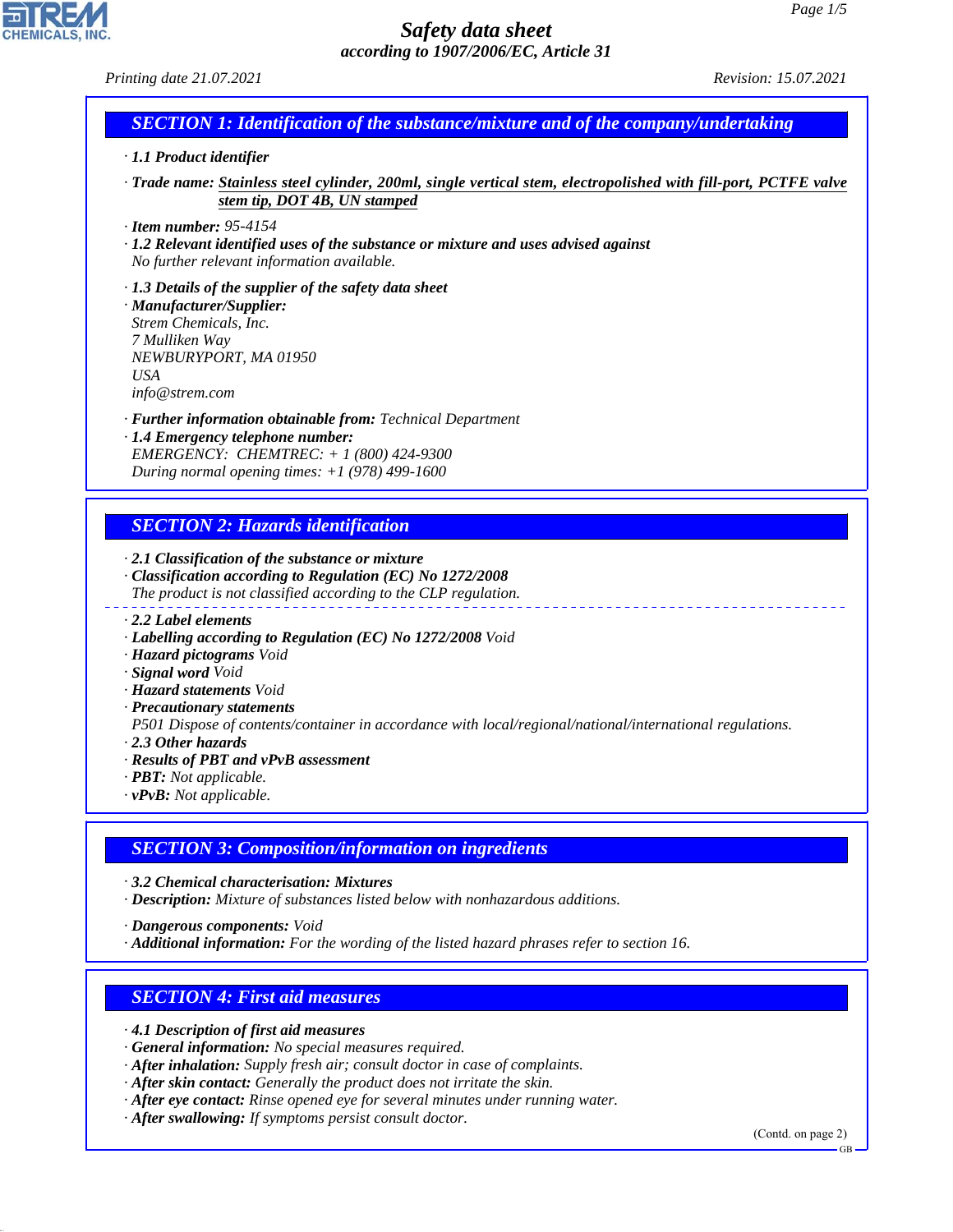*Printing date 21.07.2021 Revision: 15.07.2021*

*Trade name: Stainless steel cylinder, 200ml, single vertical stem, electropolished with fill-port, PCTFE valve stem tip, DOT 4B, UN stamped*

(Contd. of page 1)

*· 4.2 Most important symptoms and effects, both acute and delayed No further relevant information available. · 4.3 Indication of any immediate medical attention and special treatment needed*

*No further relevant information available.*

## *SECTION 5: Firefighting measures*

- *· 5.1 Extinguishing media*
- *· Suitable extinguishing agents:*
- *CO2, powder or water spray. Fight larger fires with water spray or alcohol resistant foam.*
- *· 5.2 Special hazards arising from the substance or mixture No further relevant information available.*
- *· 5.3 Advice for firefighters*
- *· Protective equipment: No special measures required.*

### *SECTION 6: Accidental release measures*

*· 6.1 Personal precautions, protective equipment and emergency procedures Not required.*

- *· 6.2 Environmental precautions: No special measures required.*
- *· 6.3 Methods and material for containment and cleaning up: Dispose contaminated material as waste according to item 13.*
- *· 6.4 Reference to other sections*
- *See Section 7 for information on safe handling.*
- *See Section 8 for information on personal protection equipment.*

*See Section 13 for disposal information.*

# *SECTION 7: Handling and storage*

- *· 7.1 Precautions for safe handling No special measures required.*
- *· Information about fire and explosion protection: No special measures required.*
- *· 7.2 Conditions for safe storage, including any incompatibilities*
- *· Storage:*
- *· Requirements to be met by storerooms and receptacles: No special requirements.*
- *· Information about storage in one common storage facility: Not required.*
- *· Further information about storage conditions: None.*
- *· 7.3 Specific end use(s) No further relevant information available.*

### *SECTION 8: Exposure controls/personal protection*

- *· Additional information about design of technical facilities: No further data; see item 7.*
- *· 8.1 Control parameters*
- *· Ingredients with limit values that require monitoring at the workplace:*

*The product does not contain any relevant quantities of materials with critical values that have to be monitored at the workplace.*

- *· Additional information: The lists valid during the making were used as basis.*
- *· 8.2 Exposure controls*

44.1.1

- *· Personal protective equipment:*
- *· General protective and hygienic measures:*

*The usual precautionary measures are to be adhered to when handling chemicals.*

*· Respiratory protection: Not required.*

(Contd. on page 3)

GB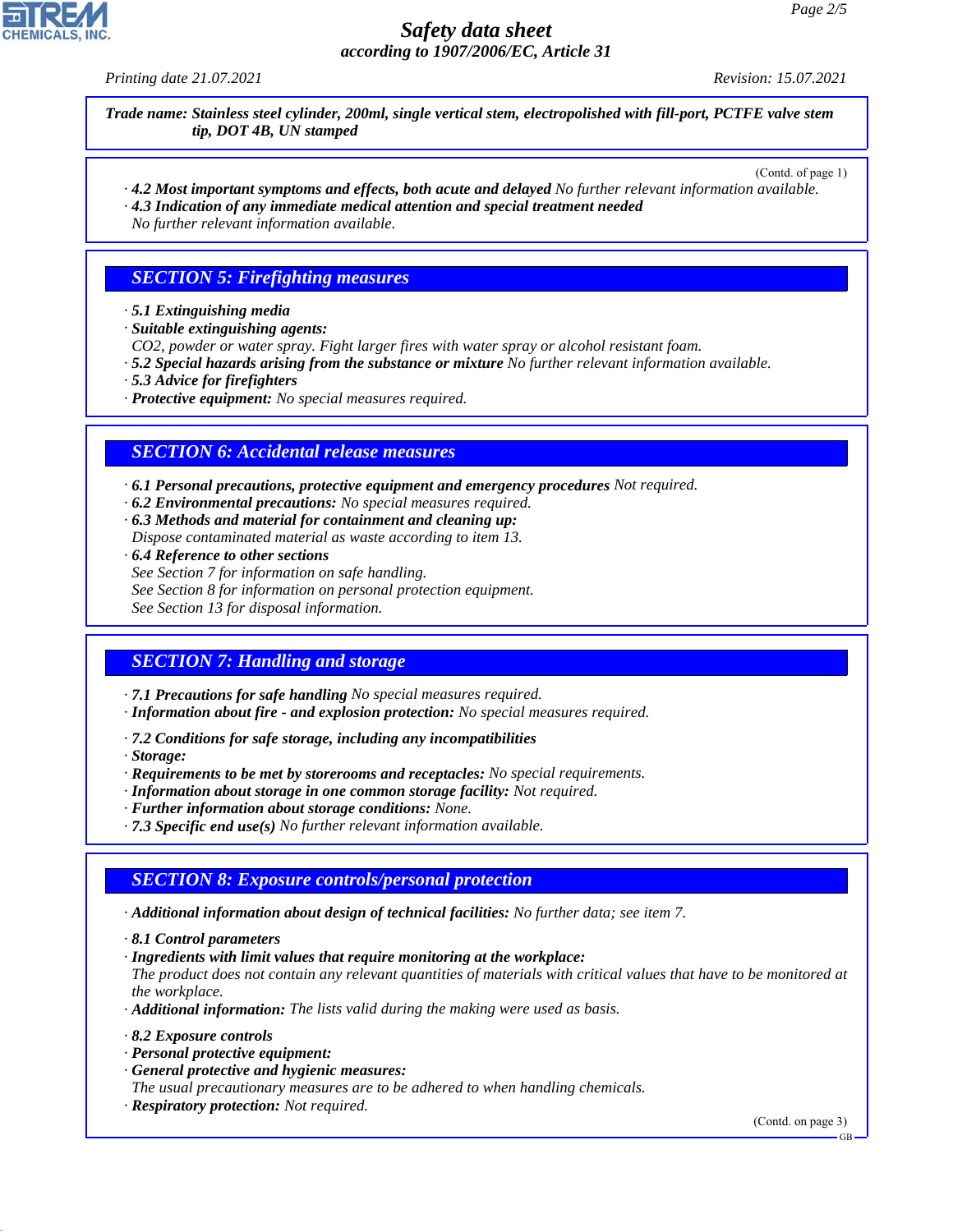*Printing date 21.07.2021 Revision: 15.07.2021*

| · Protection of hands:                                                                                          | (Contd. of page 2)                                                                                                                                                                                                                                                                                                                                         |
|-----------------------------------------------------------------------------------------------------------------|------------------------------------------------------------------------------------------------------------------------------------------------------------------------------------------------------------------------------------------------------------------------------------------------------------------------------------------------------------|
|                                                                                                                 | The glove material has to be impermeable and resistant to the product/the substance/the preparation.<br>Due to missing tests no recommendation to the glove material can be given for the product/the preparation/the                                                                                                                                      |
| chemical mixture.<br>· Material of gloves                                                                       | Selection of the glove material on consideration of the penetration times, rates of diffusion and the degradation                                                                                                                                                                                                                                          |
| · Penetration time of glove material                                                                            | The selection of the suitable gloves does not only depend on the material, but also on further marks of quality and<br>varies from manufacturer to manufacturer. As the product is a preparation of several substances, the resistance<br>of the glove material can not be calculated in advance and has therefore to be checked prior to the application. |
| observed.<br>· Eye protection: Safety glasses                                                                   | The exact break through time has to be found out by the manufacturer of the protective gloves and has to be                                                                                                                                                                                                                                                |
| .9.1 Information on basic physical and chemical properties                                                      |                                                                                                                                                                                                                                                                                                                                                            |
| <b>General Information</b>                                                                                      |                                                                                                                                                                                                                                                                                                                                                            |
| $\cdot$ Appearance:                                                                                             |                                                                                                                                                                                                                                                                                                                                                            |
| Form:                                                                                                           | Crystalline powder                                                                                                                                                                                                                                                                                                                                         |
| Colour:                                                                                                         | Dark orange colour                                                                                                                                                                                                                                                                                                                                         |
| $\cdot$ Odour:                                                                                                  | Characteristic                                                                                                                                                                                                                                                                                                                                             |
| · Odour threshold:                                                                                              | Not determined.                                                                                                                                                                                                                                                                                                                                            |
| $\cdot$ pH-value:                                                                                               | Not applicable.                                                                                                                                                                                                                                                                                                                                            |
| · Change in condition<br>Melting point/freezing point:<br>Initial boiling point and boiling range: $0^{\circ}C$ | Undetermined.                                                                                                                                                                                                                                                                                                                                              |
| · Flash point:                                                                                                  | 0 °C                                                                                                                                                                                                                                                                                                                                                       |
| · Flammability (solid, gas):                                                                                    | Product is not flammable.                                                                                                                                                                                                                                                                                                                                  |
| · Ignition temperature:                                                                                         |                                                                                                                                                                                                                                                                                                                                                            |
| Decomposition temperature:                                                                                      | Not determined.                                                                                                                                                                                                                                                                                                                                            |
| · Auto-ignition temperature:                                                                                    | Product is not selfigniting.                                                                                                                                                                                                                                                                                                                               |
| $\cdot$ Explosive properties:                                                                                   | Product does not present an explosion hazard.                                                                                                                                                                                                                                                                                                              |
| <b>Explosion limits:</b>                                                                                        |                                                                                                                                                                                                                                                                                                                                                            |
| Lower:                                                                                                          | Not determined.                                                                                                                                                                                                                                                                                                                                            |
| <b>Upper:</b>                                                                                                   | Not determined.                                                                                                                                                                                                                                                                                                                                            |
| · Vapour pressure:                                                                                              | Not applicable.                                                                                                                                                                                                                                                                                                                                            |
| $\cdot$ Density:                                                                                                | Not determined.                                                                                                                                                                                                                                                                                                                                            |
| · Relative density                                                                                              | Not determined.                                                                                                                                                                                                                                                                                                                                            |
| · Vapour density                                                                                                | Not applicable.                                                                                                                                                                                                                                                                                                                                            |
| $\cdot$ Evaporation rate                                                                                        | Not applicable.                                                                                                                                                                                                                                                                                                                                            |
| · Solubility in / Miscibility with                                                                              |                                                                                                                                                                                                                                                                                                                                                            |
| water:                                                                                                          | Insoluble.                                                                                                                                                                                                                                                                                                                                                 |
| · Partition coefficient: n-octanol/water:                                                                       | Not determined.                                                                                                                                                                                                                                                                                                                                            |
| · Viscosity:                                                                                                    |                                                                                                                                                                                                                                                                                                                                                            |
| Dynamic:                                                                                                        | Not applicable.                                                                                                                                                                                                                                                                                                                                            |
| Kinematic:                                                                                                      | Not applicable.                                                                                                                                                                                                                                                                                                                                            |
| · Solvent content:                                                                                              |                                                                                                                                                                                                                                                                                                                                                            |
| Organic solvents:                                                                                               | $0.0\%$                                                                                                                                                                                                                                                                                                                                                    |



Г

44.1.1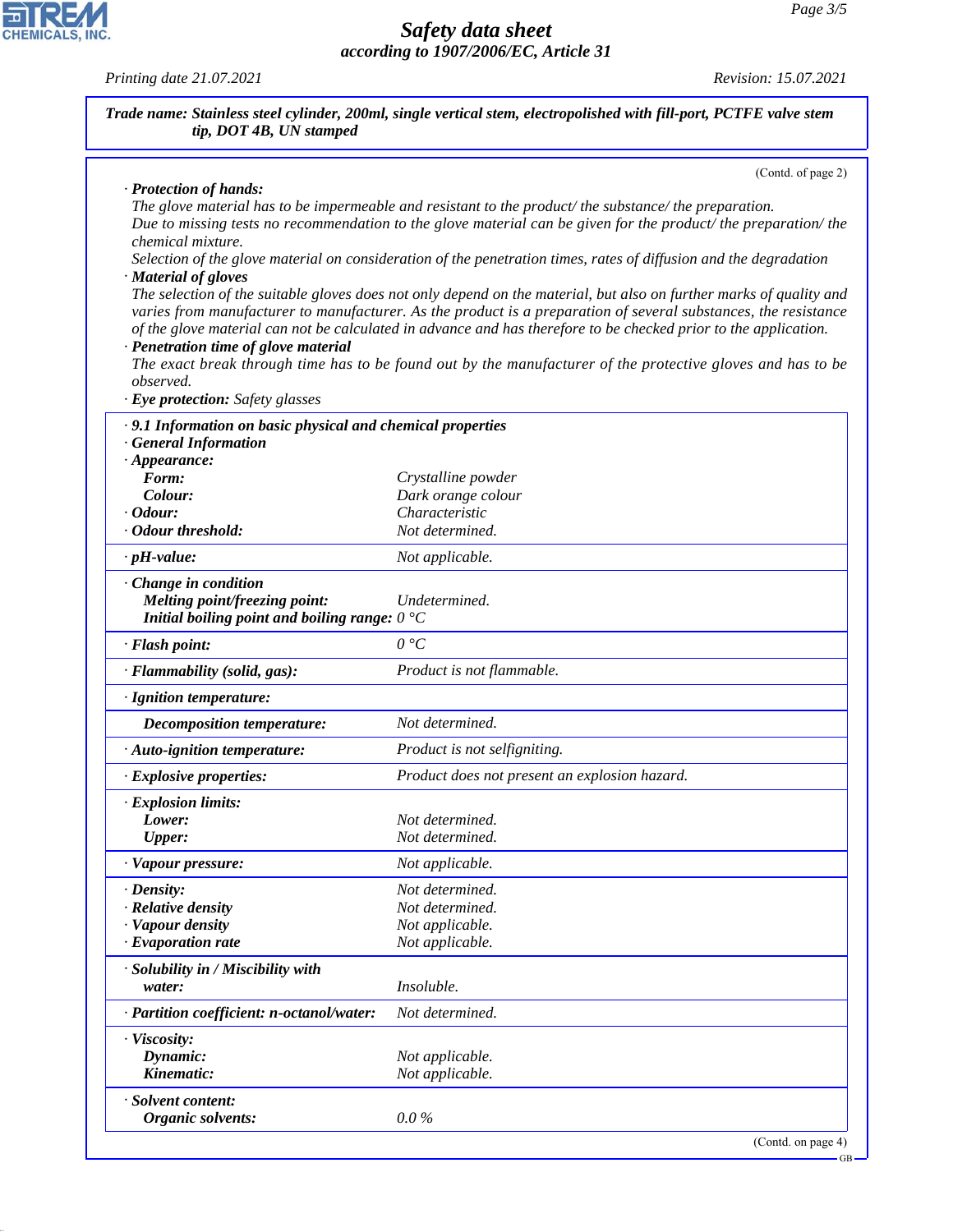*Printing date 21.07.2021 Revision: 15.07.2021*

(Contd. of page 3)

*Trade name: Stainless steel cylinder, 200ml, single vertical stem, electropolished with fill-port, PCTFE valve stem tip, DOT 4B, UN stamped*

*VOC (EC) 0.00 %*

*· 9.2 Other information No further relevant information available.*

### *SECTION 10: Stability and reactivity*

- *· 10.1 Reactivity No further relevant information available.*
- *· 10.2 Chemical stability*
- *· Thermal decomposition / conditions to be avoided: No decomposition if used according to specifications.*
- *· 10.3 Possibility of hazardous reactions No dangerous reactions known.*
- *· 10.4 Conditions to avoid No further relevant information available.*
- *· 10.5 Incompatible materials: No further relevant information available.*
- *· 10.6 Hazardous decomposition products: No dangerous decomposition products known.*

#### *SECTION 11: Toxicological information*

*· 11.1 Information on toxicological effects*

- *· Acute toxicity Based on available data, the classification criteria are not met.*
- *· Primary irritant effect:*
- *· Skin corrosion/irritation Based on available data, the classification criteria are not met.*
- *· Serious eye damage/irritation Based on available data, the classification criteria are not met.*
- *· Respiratory or skin sensitisation Based on available data, the classification criteria are not met.*
- *· CMR effects (carcinogenity, mutagenicity and toxicity for reproduction)*
- *· Germ cell mutagenicity Based on available data, the classification criteria are not met.*
- *· Carcinogenicity Based on available data, the classification criteria are not met.*
- *· Reproductive toxicity Based on available data, the classification criteria are not met.*
- *· STOT-single exposure Based on available data, the classification criteria are not met.*
- *· STOT-repeated exposure Based on available data, the classification criteria are not met.*
- *· Aspiration hazard Based on available data, the classification criteria are not met.*

### *SECTION 12: Ecological information*

*· 12.1 Toxicity*

- *· Aquatic toxicity: No further relevant information available.*
- *· 12.2 Persistence and degradability No further relevant information available.*
- *· 12.3 Bioaccumulative potential No further relevant information available.*
- *· 12.4 Mobility in soil No further relevant information available.*
- *· Additional ecological information:*
- *· General notes: Not known to be hazardous to water.*
- *· 12.5 Results of PBT and vPvB assessment*
- *· PBT: Not applicable.*

44.1.1

- *· vPvB: Not applicable.*
- *· 12.6 Other adverse effects No further relevant information available.*

#### *SECTION 13: Disposal considerations*

- *· 13.1 Waste treatment methods*
- *· Recommendation Disposal must be made according to official regulations.*

(Contd. on page 5)



GB